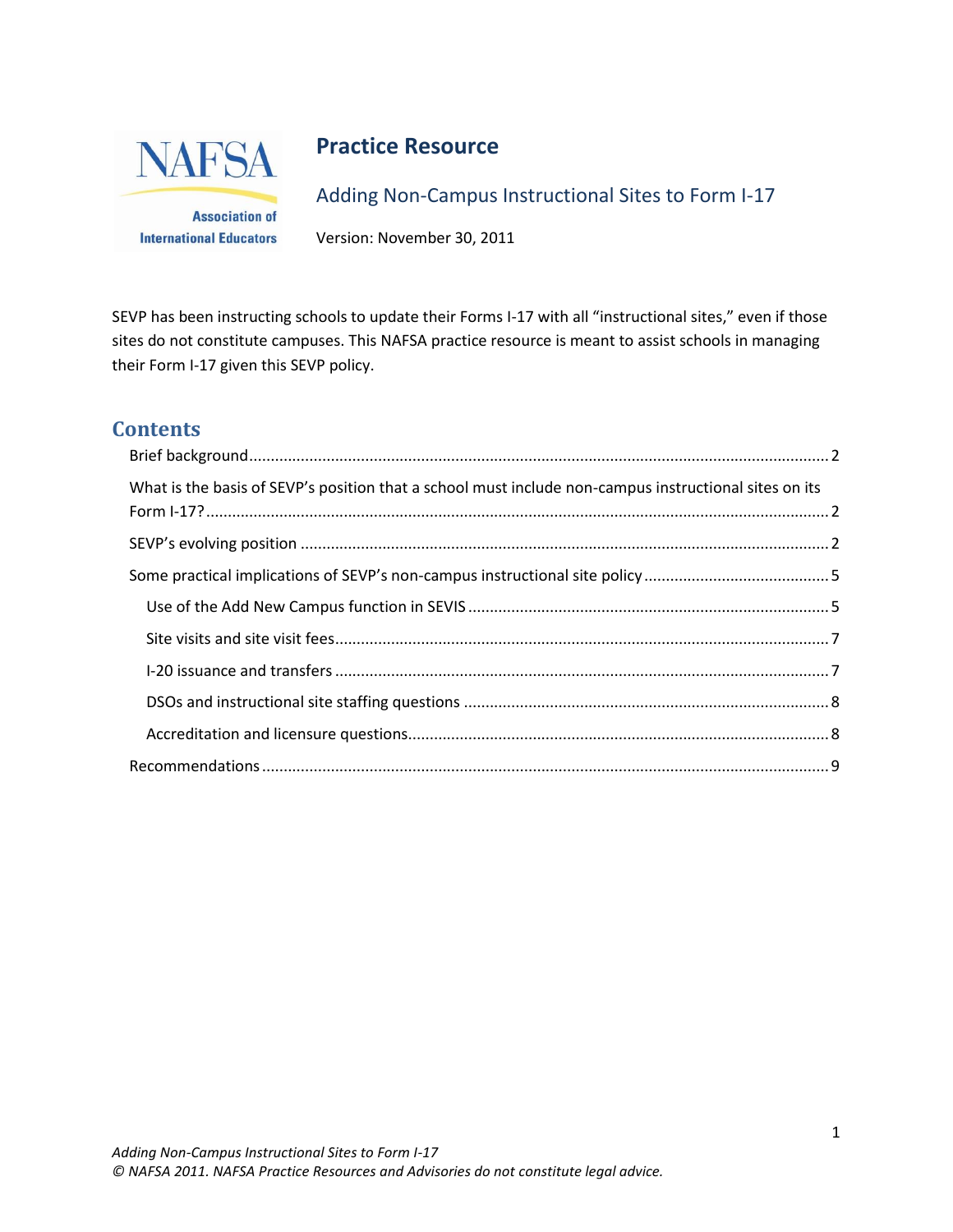## <span id="page-1-0"></span>**Brief background**

It has always been clear that a school must include on its Form I-17 all branch campuses where its F-1 students will be studying (unless those campuses obtain separate SEVIS certification).

For some time now, however, SEVP has been advising schools that they should also update their Forms I-17 with all "instructional sites," even if those sites do not constitute campuses. Schools often first become aware of this during the recertification process, which can cause great consternation, especially if the school had delayed filing its application for recertification until towards the end of its 180-day recertification filing window.

This NAFSA practice resource will review SEVP's position on adding instructional sites to Form I-17, and discuss several key practical implications.

## <span id="page-1-1"></span>**What is the basis of SEVP's position that a school must include non-campus instructional sites on its Form I-17?**

SEVP's position that campus as well as non-campus instructional sites must be included on Form I-17 is based on 8 CFR 214.3(a)(1), which states that an I-17 petition for initial certification or recertification,

"must identify by name and address each location of the school that is included in the petition for certification or recertification, specifically including any physical location in which a nonimmigrant can attend classes through the school (i.e., campus, extension campuses, satellite campuses, etc.)."

SEVP's reading of this provision focuses on the phrase "any physical location in which a nonimmigrant can attend classes through the school," despite the parenthetical phrase that references only types of campuses, and the despite the fact that the remainder of the F-1 regulations, SEVIS, and the SEVIS RTI User Manual use only the word "campus."

Out of context, this phrase could be read to refer to any location, even spaces rented by a school, where one might find a desk, an instructor, and an F-1 student.

## <span id="page-1-2"></span>**SEVP's evolving position**

The regulatory language above was added to 8 CFR by the final SEVIS fee and recertification rule in 2008 [\[73 Fed. Reg. 55683](http://www.nafsa.org/resourcelibrary/default.aspx?id=9430) (September 26, 2008)]. At that time, there were numerous questions regarding the scope of the language, and how it related to the term "campus," which appears throughout the remainder of the F regulations. In the supplementary information at 73 Fed. Reg. 55683, 55694, SEVP said that they chose *not* to clarify what a campus is in the rule:

"Three comments requested that SEVP better define what a campus is and what is required of schools when a campus is added (e.g., when is a fee required). SEVP agrees with the comments but does not intend to make this clarification in this rule. SEVP, in the meantime, provides individualized guidance to schools on this issue. SEVP intends to propose a rule amending 8 CFR 214.3 to be in place when recertification begins and anticipates addressing this issue in more detail in that rulemaking."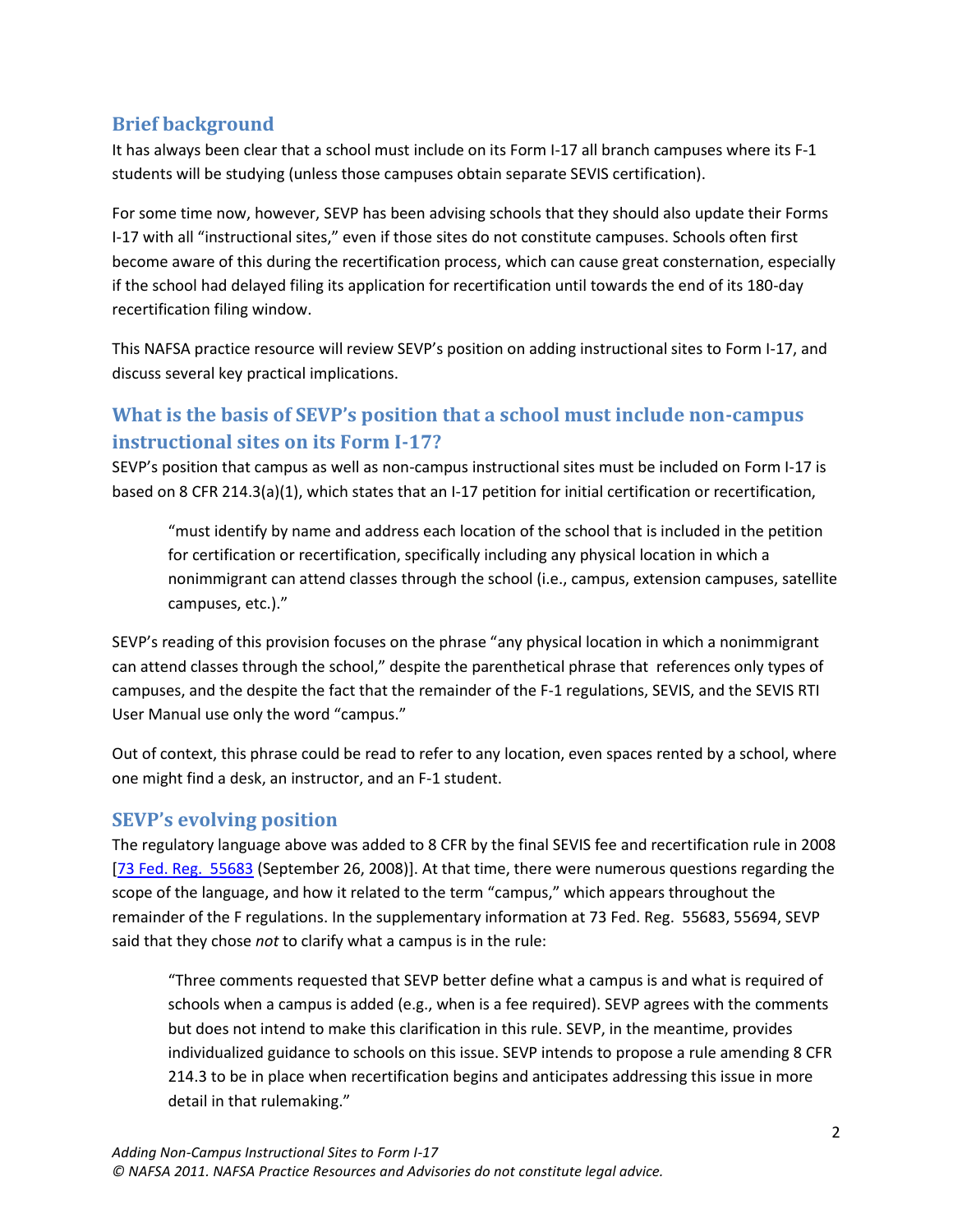Although recertification began in May, 2010, the rule to clarify the term "campus" that was contemplated in 2008 has never been published even in proposed form.

Curiously, in the boiler-plate compliance guidelines that SEVP sends along with its recertification approval notices, SEVP includes the following statement: "… a broadcast has been released explaining in detail the definition of an instructional site."

**INSTRUCTIONAL SITES** -  $8$  C.F.R  $\S214.3(a)(1)$  - The petition must identify by name and address each location of the school that is included in the petition for certification or recertification, specifically including any physical location in which a nonimmigrant can attend classes through the school (i.e., campus, extension campuses, satellite campuses, etc.). Additionally, a broadcast has been released explaining in detail the definition of an instructional site.

However, the only broadcast message members have reported receiving is an [October 2, 2008](http://www.nafsa.org/uploadedFiles/sevp_preliminary_guidance.pdf?n=9084)  [broadcast message,](http://www.nafsa.org/uploadedFiles/sevp_preliminary_guidance.pdf?n=9084) sent to SEVIS users shortly after the recertification rule was published in 2008. That message presented a campus-focused definition of instructional site:

- All instructional sites within a school group that meet the Department of Education definition of a "branch campus" or at which an international student can either complete their degree requirements for a program of study or complete more than 51% of their requirements for a program of study must be listed on the petitioning school's Form I-17;" and
- The 2008 broadcast message also stated that a school must "Ensure that all campuses (i.e., instructional locations where a student can receive 51% or more of an approved degree or certification) are listed on the Form I-17. Addition of a new campus requires a fee of \$655."

In its Recertification Primer PowerPoint presentations starting i[n autumn 2008,](http://www.ice.gov/doclib/sevis/pdf/recert_dso_presentation.pdf) SEVP added the following two elements to the idea of "instructional sites":

- Locations that meet "most but not all of the branch campus requirements (e.g. All records are centrally stored)" should also be added to a school's Form I-17; and that
- "These additional locations must have... A school official who can physically verify the presence of international students and assist them when necessary."

SEVP's position continued to evolve over time, moving from the campus-focused guidance of the October 2, 2008 broadcast message, towards a much broader concept of instructional site:

In its [Spring 2010 Recertification Primer](http://www.nafsa.org/resourcelibrary/default.aspx?id=19257) and its [Recertification presentation](http://www.nafsa.org/resourcelibrary/default.aspx?id=27216) at the NAFSA 2011 annual conference, SEVP's slideshows referenced only "instructional sites," and no longer contained the more detailed language included in prior presentations. Verbally, at that point, SEVP also started saying that even non-campus instructional sites had to be added to Form I-17.

In 2011, SEVP added several more factors to consider when determining whether a location constitutes an "instructional site" for purposes of being included on a school's Form I-17:

• In the slides accompanying [a Recertification webinar](http://www.nafsa.org/resourcelibrary/default.aspx?id=28989) that SEVP made available on October 11, 2011, SEVP added the notion of "ownership and control" to the factors to consider: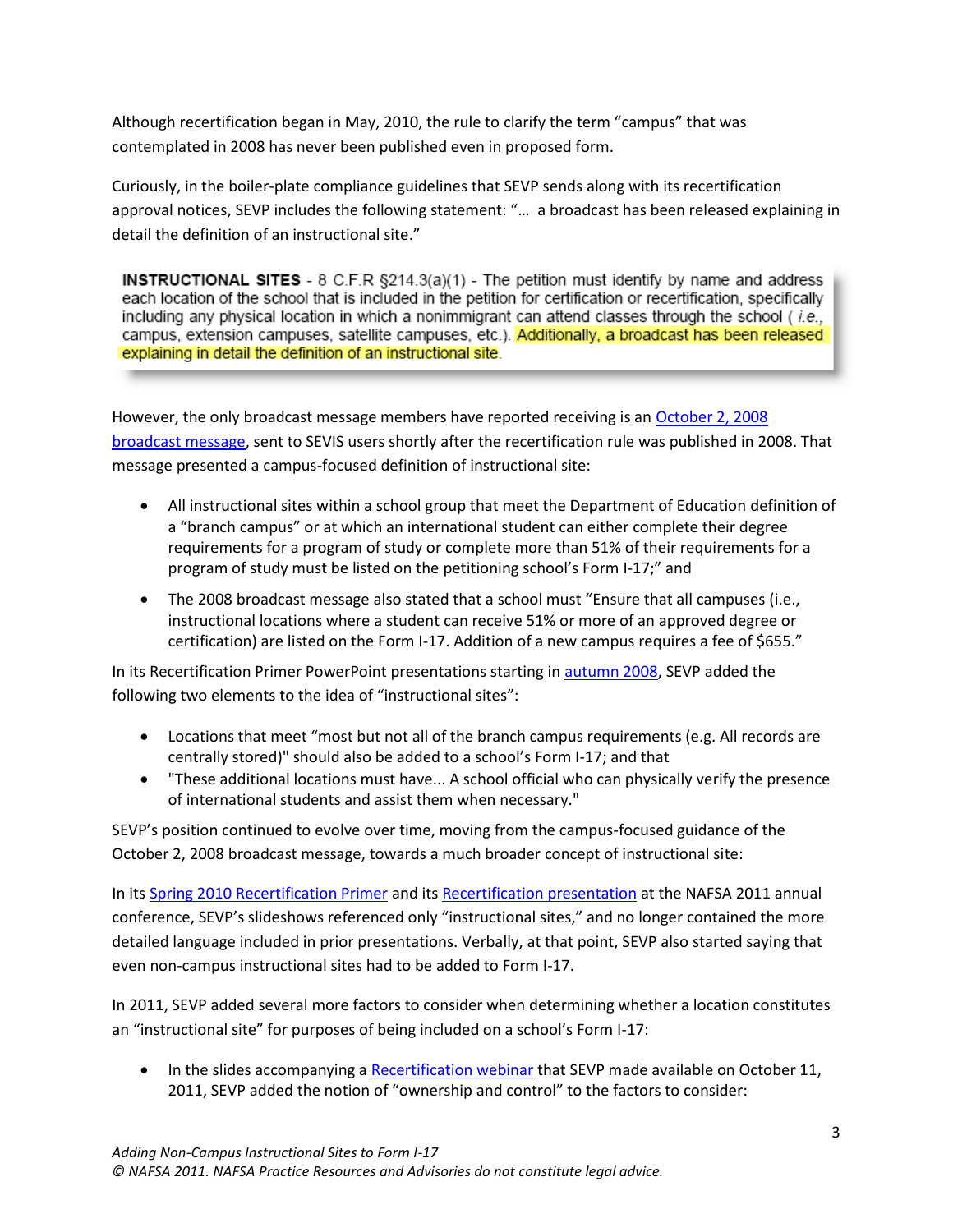

# **Instructional Sites**

- Locations where the petitioning institution is in control
	- Control is demonstrated by paying rent or owning instructional site, providing faculty, overall management of instructional site
- Instructional sites must fall under the control and ownership of the petitioning institution
- An instructional site owned and controlled by a different entity cannot be on the same Form  $I-17$
- In its Fall 2011 conference presentation, ["Recertification: Easy as Review, Sign, and Submit,](http://www.nafsa.org/resourcelibrary/default.aspx?id=29641)" SEVP added the idea of "shared bona fides," without explaining what they meant by that:



Individual schools also report that SEVP has been including very specific queries relating to instructional sites in Requests for Evidence (RFEs) issued during the recertification process. To illustrate, here is a redacted example from one recent RFE, in which SEVP says, "Please note that if a nonimmigrant student is taking a class at a location other than your main campus that location needs to be listed on your school's Form I‐17."

Adjudication of your Recertification petition cannot take place until you have responded to this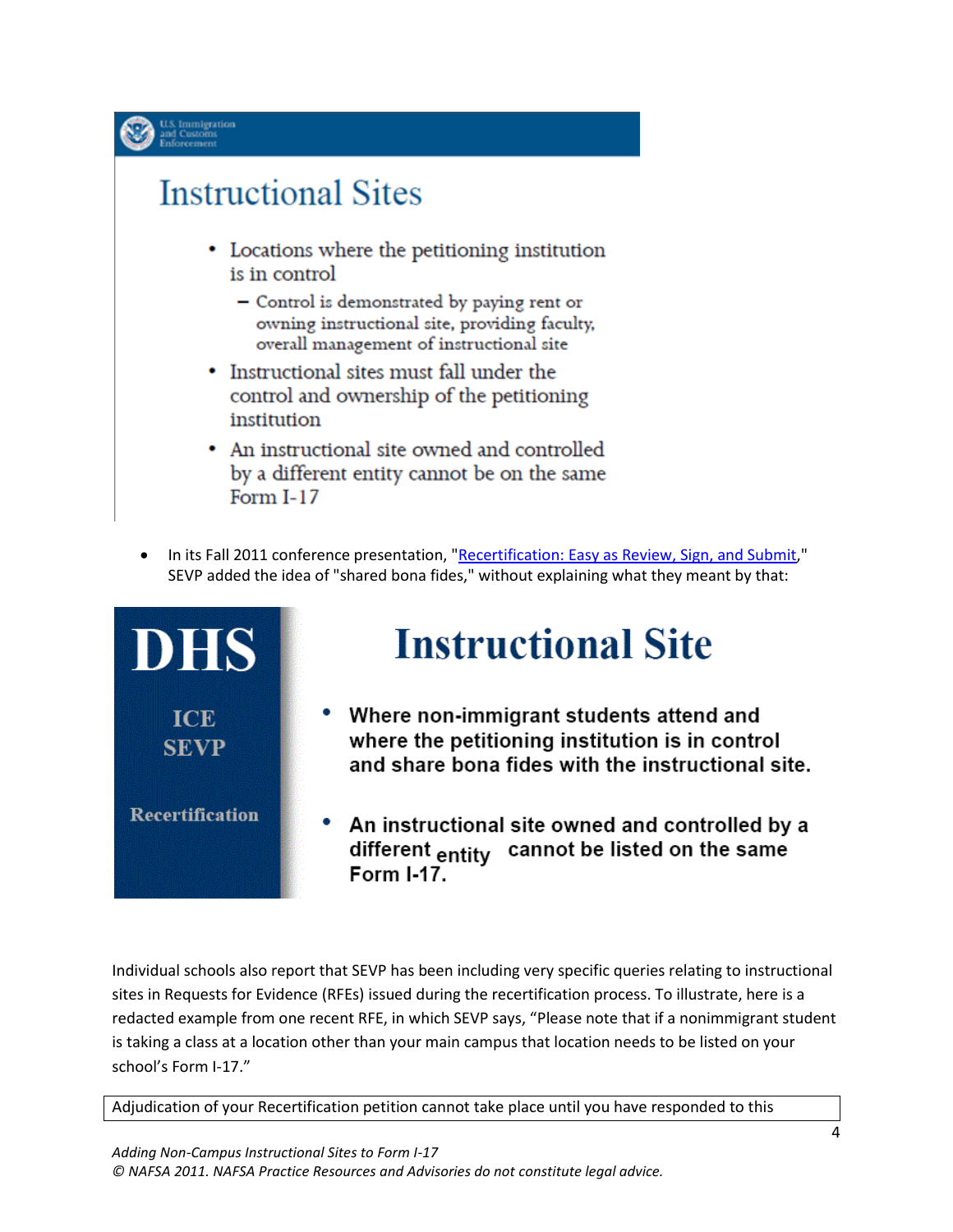#### request.

According to your school's website, your school has additional locations and/or instructional sites that are not listed on your school's Form I-17. These are the A Campus, B Campus, C Campus, D Center, E Center, and H Site locations. Please note that if a nonimmigrant student is taking a class at a location other than your main campus that location needs to be listed on your school's Form I‐17.

- 1. An explanatory statement regarding each of the above-referenced locations and their relationship to your school.
- 2. Indicate whether or not nonimmigrant students are currently studying at any of these locations, or whether you may expect nonimmigrant students to possibly do so in the near future. This encompasses even one student taking one class at such a location. Please specify individual locations.
- 3. Indicate whether or not a full course of study could be completed exclusively at each of these locations, or if a student must also take courses at another location to meet his or her degree requirements.
- 4. Indicate whether or not these locations are wholly owned and operated by your school or whether they may be rented space in a different school, community center or other facility.

After the school submitted the requested information pursuant to the above RFE, SEVP sent another RFE, stating:

Thank you for your response to the previous request for evidence.

The following request for evidence is due no later than ######, 2011:

- 1. Based on your response, please add to your Form I‐17 all locations at which nonimmigrant students currently study, or may study in the near future. Any location at which a nonimmigrant student takes classes must be listed on the Form I‐17.
- 2. Be sure to click the SUBMIT button to fully process your changes.

## <span id="page-4-0"></span>**Some practical implications of SEVP's non-campus instructional site policy**

A number of important practical implications arise out of an SEVP policy that directs schools to add noncampus instructional sites to their Forms I-17.

### <span id="page-4-1"></span>**Use of the Add New Campus function in SEVIS**

Currently, all SEVIS functionality and labeling comes from a "campus-based" point of reference. SEVP has instructed schools on an individual basis to use the Add New Campus functionality to add noncampus instructional sites to their Forms I-17, since no other functionality currently exists in SEVIS to add such locations. The Add New Campus link appears on the PDSO's Campus Information Screen of the school's SEVIS Form I-17 (page 5 of 5).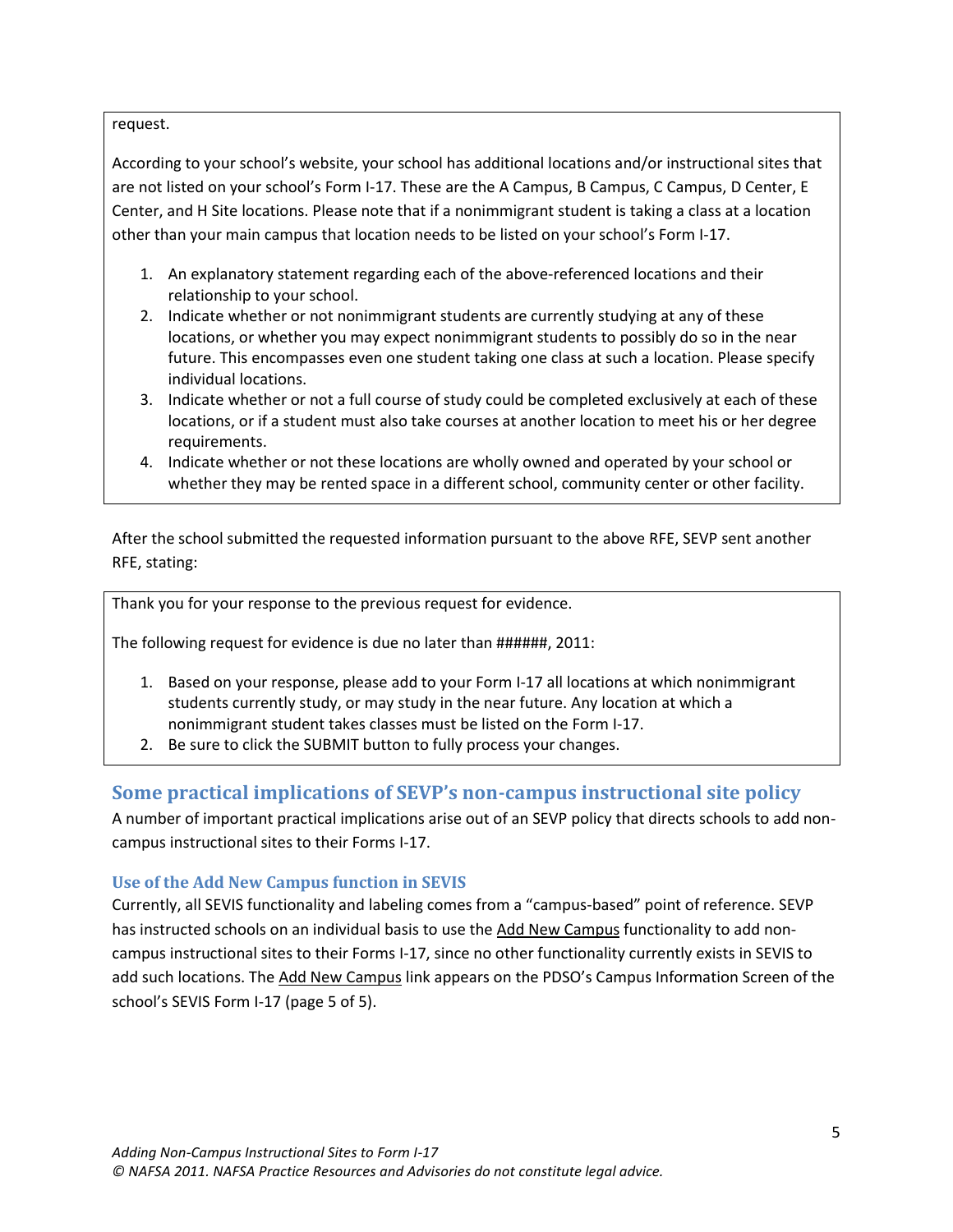

|                                                   | <b>Add Campus</b>                                                 |
|---------------------------------------------------|-------------------------------------------------------------------|
|                                                   | Required fields are marked with an asterisk (*).                  |
| * Campus Name:                                    |                                                                   |
| <b>Mailing Address:</b>                           |                                                                   |
| * Address 1:                                      |                                                                   |
| Address 2:                                        |                                                                   |
| * City:                                           |                                                                   |
| * State:                                          |                                                                   |
| * Zip Code:                                       |                                                                   |
| Fax Number: (                                     |                                                                   |
| Telephone Number: (                               | ext.                                                              |
| Location (if different from the mailing address): |                                                                   |
| Address 1:                                        |                                                                   |
| Address 2:                                        |                                                                   |
| City:                                             |                                                                   |
| State:                                            | $^\star$                                                          |
| Zip Code:                                         |                                                                   |
|                                                   | Note: Addition of a new campus will require adjudication by SEVP. |
| الشمعين                                           | Cancel<br><b>Add Campus</b>                                       |

When the PDSO clicks the Add New Campus link, the *Add Campus* screen appears:

When a non-campus instructional site is added using the Add New Campus function, SEVIS will treat that location just like a campus, because SEVIS was programmed to do only one thing – add a campus. This has the following practical implications in SEVIS:

- A separate school code will be assigned to the non-campus instructional site, as if it were a campus (i.e., it will be given a SEVIS school code that consists of an extension to the main campus code).
- Campuses and non-campus instructional sites will be listed together in the SEVIS *Listing of Schools* and *Campus Information* screens.
- Non-campus instructional sites and campuses will also appear in the same lists as campuses, since the current iteration of SEVIS does not distinguish between them. This may be confusing especially in the following contexts:
	- $\circ$  Schools that wish to transfer students to your school will see these locations and school codes in the *School/Campus Search Results* screen used in the Transfer Out process.
	- o These locations will appear in the *Listing of Schools* screen that displays when you log into SEVIS.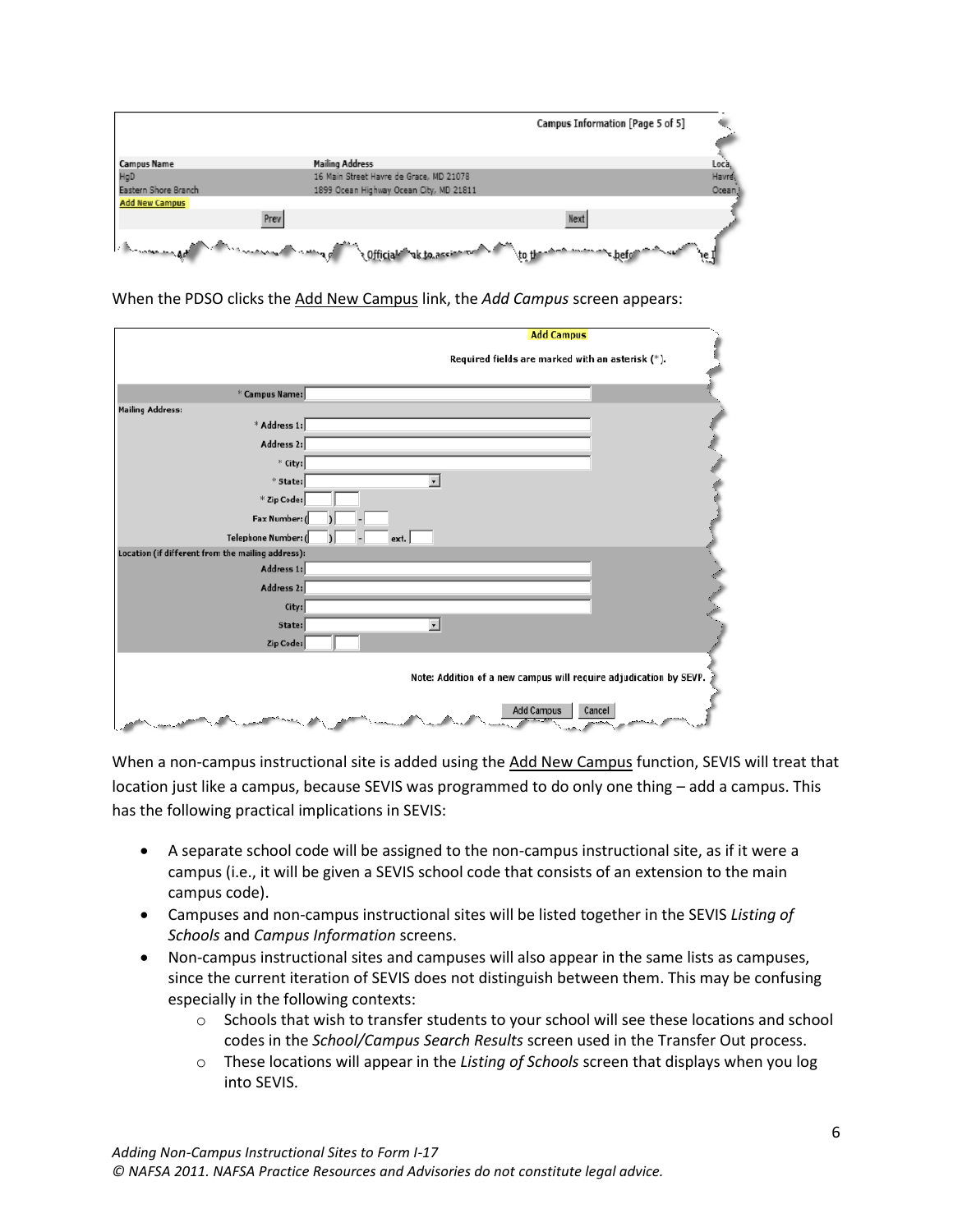Since non-campus instructional sites are treated by SEVIS as full campuses, SEVIS requires at least a PDSO to be assigned to the location. The PDSO who added the instructional site does this by clicking the Officials link on the *Campus Information* screen, and following the normal steps to assign roles. The PDSO may assign him or herself as PDSO at the instructional site.

#### <span id="page-6-0"></span>**Site visits and site visit fees**

A very practical question: Does a school that adds a non-campus instructional site to its Form I-17 have to pay a \$655 site visit fee and arrange for a site visit to that site? Let's take a look at the regulatory language regarding site visits and fees:

8 CF[R 214.3\(h\)\(1\)\(ii\)](http://www.nafsa.org/_/file/_/amresource/8cfr2143.htm#2143h1ii) establishes that:

"SEVP will conduct a site visit for each petitioning school and its additional schools or campuses."

8 CR § 103.7(b)(1) sets I-17-related fees with the following language:

"Form I–17. For filing a petition for school certification— \$1,700, plus a site visit fee of \$655 for each location listed on the form."

Despite the fact that the regulations link site visits and site visit fees to "additional schools or campuses," SEVP's 2011 conference presentation slideshows state that the \$655 site visit fee will be levied when an instructional site is added after filing for recertification:

- The [Recertification slideshow](http://www.nafsa.org/resourcelibrary/default.aspx?id=27216) presented at the NAFSA 2011 annual conference states: "Instructional site(s) – No Fee if addition made prior to Recertification. After Recertification, each instructional site will cost \$655.
- The Fall 2011 conference presentation, ["Recertification: Easy as Review, Sign, and Submit,](http://www.nafsa.org/resourcelibrary/default.aspx?id=29641)" states: "Instructional Site(s) - \$655 fee if added **after filing** for Recertification."

Since the site visit provision at 8 CFR 214.3(h)(1)(ii) refers to "additional schools or campuses," but the SEVP PowerPoint slide refers to "instructional sites," it is unclear when a site visit will be required, and when a site visit fee must be paid, when a school adds a non-campus instructional site to its Form  $1-17<sup>1</sup>$ Schools with questions about this should contact the SEVP School Certification branch.

#### <span id="page-6-1"></span>**I-20 issuance and transfers**

l

Non-campus instructional sites and campuses appear as campuses in the current version of SEVIS. This may be confusing in the context of issuing Form I-20, both initially and for transfers. Consider the following:

 Schools that wish to transfer students to your school will see these locations and school codes in the *School/Campus Search Results* screen used in the Transfer Out process.

 $^1$  SEVP's opinion on whether a site visit fee must be paid when instructional sites are added also seems to be in flux. Compare the "fee requirements" slide in th[e 2011 presentation,](http://www.nafsa.org/resourcelibrary/default.aspx?id=27216) which links site visit fee requirements to whether the I-17 update was done before or after recertification, to the version of the same slide in SEVP's Spring [2010 Recertification Primer](http://www.nafsa.org/resourcelibrary/default.aspx?id=19257) slideshow, which stated, "Instructional site(s) – No Fee."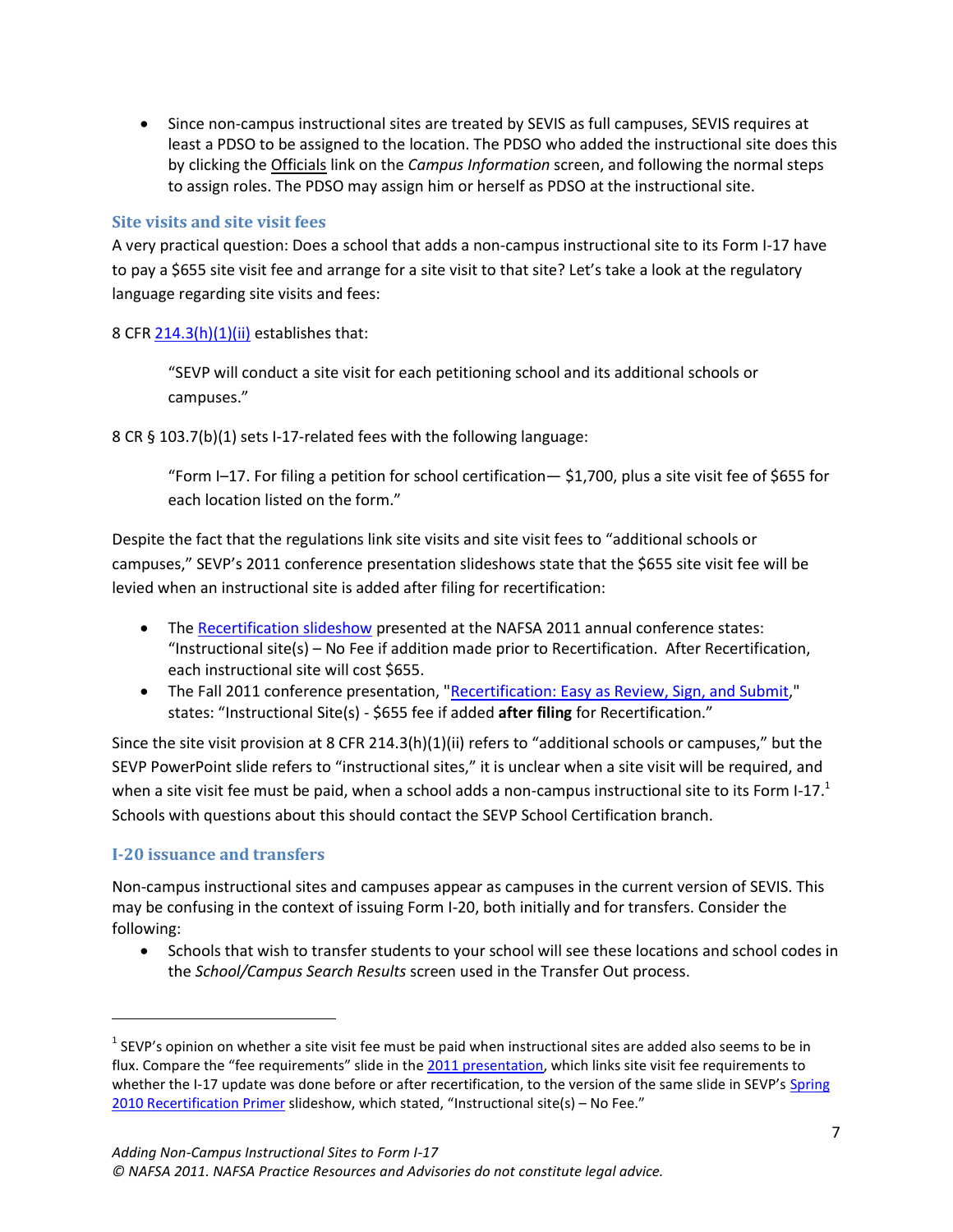- Since a student might study at any or all of the locations listed on Form I-17, which location (all are labeled "campus" in SEVIS) should issue Form I-20? The SEVIS RTI User Manual for Form I-20 states that to create a new SEVIS record, you must "click the New Student link to the right of the name of the campus where the student is registering." In SEVP's October, 2011 Recertification [webinar,](http://www.nafsa.org/resourcelibrary/default.aspx?id=28989) however the SEVP representative states that I-20s would be issued from the main campus.
- Would it ever be necessary to transfer a student record from a campus to a non-campus instructional site within the same school?

#### <span id="page-7-0"></span>**DSOs and instructional site staffing questions**

Since SEVIS does not distinguish between campuses and non-campus instructional sites, SEVIS requires at least a PDSO to be assigned to each location. The PDSO who added the instructional site does this by clicking the Officials link on the *Campus Information* screen, and following the normal steps to assign roles. The PDSO of the main campus may assign him or herself as PDSO at the instructional site.

SEVP has not yet given written guidance on office/physical presence requirements for DSO coverage of instructional sites.

#### <span id="page-7-1"></span>**Accreditation and licensure questions**

 $\overline{\phantom{a}}$ 

In addition to the sparse and ambiguous guidance that can be gleaned from SEVP's public written statements on instructional sites, some schools undergoing school recertification have reported that SEVP is also asking schools to submit evidence that the non-campus instructional sites they have been told to add to their Form I-17 have also been authorized by the school's accrediting body.

Accrediting bodies, following Department of Education (DoEd) regulations, usually treat addition of campuses and other locations as "substantive changes" requiring an update to the school's accreditation only under defined circumstances, related to how substantial the additional location is. DoEd regulations a[t 34 CFR 602.22](http://ecfr.gpoaccess.gov/cgi/t/text/text-idx?c=ecfr&sid=d90cf5fd3870d1edac897aab923c09af&rgn=div8&view=text&node=34:3.1.3.1.3.2.34.13&idno=34) require accrediting bodies to "maintain adequate substantive change policies that ensure that any substantive change to the educational mission, program, or programs of an institution after the agency has accredited or preaccredited the institution does not adversely affect the capacity of the institution to continue to meet the agency's standards." Those regulations then specifically direct accrediting bodies to review and pre-approve "the establishment of an additional location at which the institution offers at least 50 percent of an educational program" in order for the additional location to come within the scope of the institution's accreditation. Typically, an accrediting body will consider new instructional locations that do not meet this definition to be permissible without approval by the accrediting body, and within the scope of the institution's accreditation.

For example, the Middle States Commission on Higher Education's<sup>2</sup> (MSCHE) substantive change policy divides new instructional locations into Branch Campuses, Additional Locations, and Instructional Sites,<sup>3</sup>

<sup>&</sup>lt;sup>2</sup> [MSCHE](http://www.msche.org/) accredits degree-granting colleges and universities in Delaware, the District of Columbia, Maryland, New Jersey, New York, Pennsylvania, Puerto Rico, the U.S. Virgin Islands, and several locations internationally.

<sup>3</sup> MSCHE uses DoEd regulations to define *Additional Location* as a location "that is geographically apart from the main campus and at which the institution offers at least 50% of an educational program." Refer to MSCHE's full [substantive changes policy](http://www.msche.org/documents/6B---6-SubstantiveChange_4_.pdf) for more information.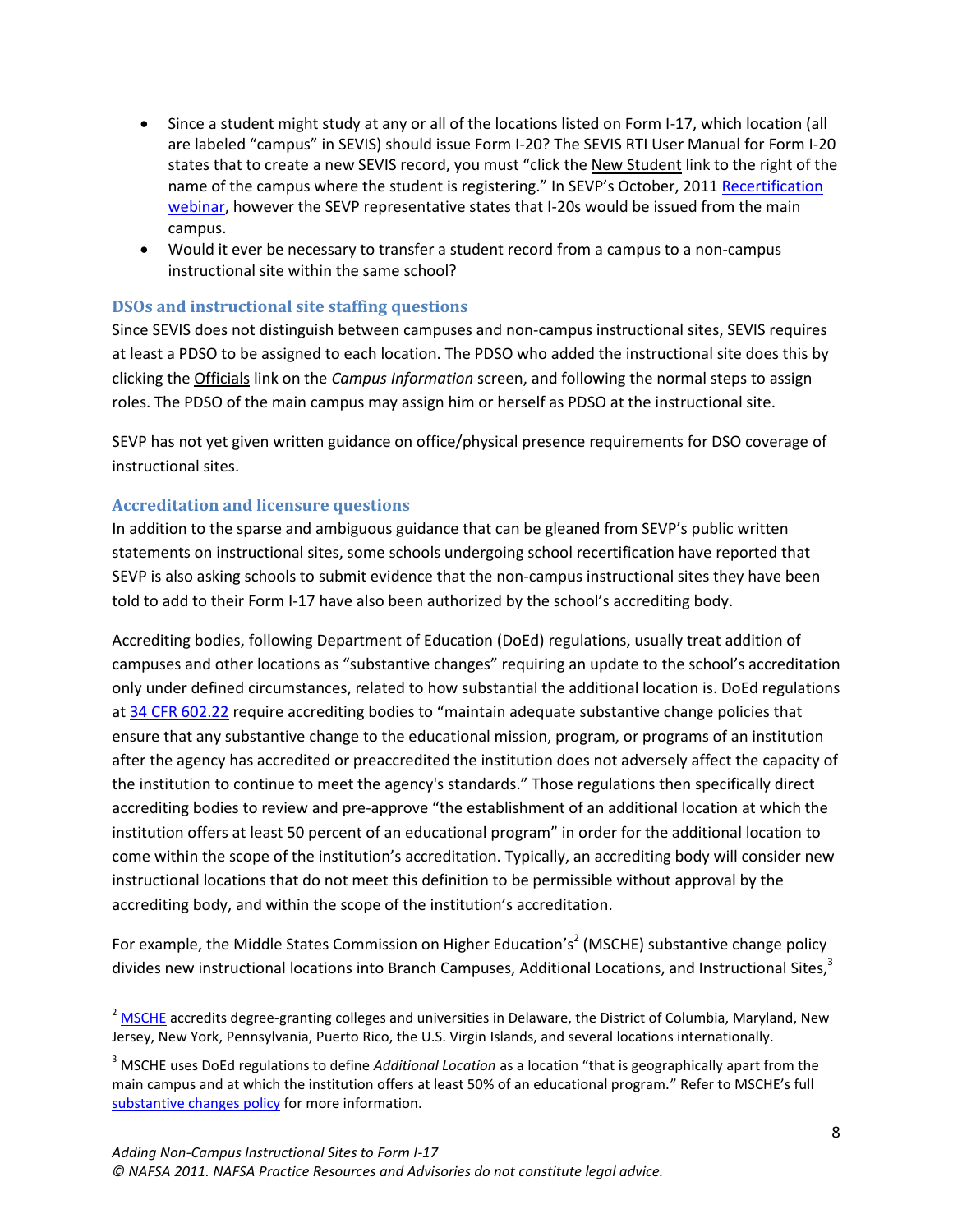and an MSCHE-accredited institution needs to seek MSCHE pre-approval only when adding Branch Campuses and Additional Locations. Locations that do not constitute a Branch Campus or Additional Location are termed "Instructional Sites." Although Instructional Sites "should be noted on the annual Institutional Profile" the school provides to MSCHE, Commission approval is not required "for an Instructional Site to be included within the scope of accreditation."

If asked to document that a non-campus instructional site is included within the scope of a school's accreditation, a PDSO may have to document a negative, i.e., document that the school's accrediting body does not need to pre-approve such sites.

A similar documentation challenge may arise when documenting that a school's State licensure covers a site added to the school's I-17.

## <span id="page-8-0"></span>**Recommendations**

Although there may be legal and practical arguments for why SEVP should not impose its current policy regarding non-campus instructional sites, schools will have to face the practical reality that not complying with this SEVP policy could impact the school's certification as well as the immigration status of students who find themselves taking classes at instructional sites not listed on the school's Form I-17. That being the case, schools may wish to do the following:

- 1. Identify all campuses, centers, and other sites where an F-1 student currently takes a class or may take a class through the school.
	- a. Start with a review of your school's Web site and your school's IPEDS report to the Department of Education. SEVP will also be examining how your institution describes itself, and will expect your Form I-17 to be consistent with those descriptions.
	- b. Learn how your school manages its instructional locations. For example, some schools may have an office of space planning that might have helpful information.
- 2. This is a group effort! Don't go it alone.
	- a. Consult with all key individuals within your reporting structure
	- b. Incorporate key stakeholders outside your reporting structure
	- c. Establish consensus on how your institution describes its instructional sites
- 3. Learn all you can about your school's structure, governance, licensure and accreditation, and academic offerings. Prepare in advance for an SEVP request to provide documentation that shows the instructional site and the academic programs offered there are covered under your school's current accreditation and licensure, what portion of a course of study a student can complete at the location, or other questions similar to the ones that appear in the RFE example in this resource.
	- a. Which body has accredited your school?
	- b. Which State authority licenses your school?
	- c. Visit the Web sites of those authorities. Learn all you can about their policies and procedures.
	- d. Who at your school manages the relationship with those authorities?
	- e. Who at your school can help document your school's accreditation, licensure, and organizational structure?
	- f. Consider developing protocols for dealing with the fact that all locations listed on a school's Form I-20 will be assigned a school code, and appear in lists associated with the school transfer process and creating SEVIS records.